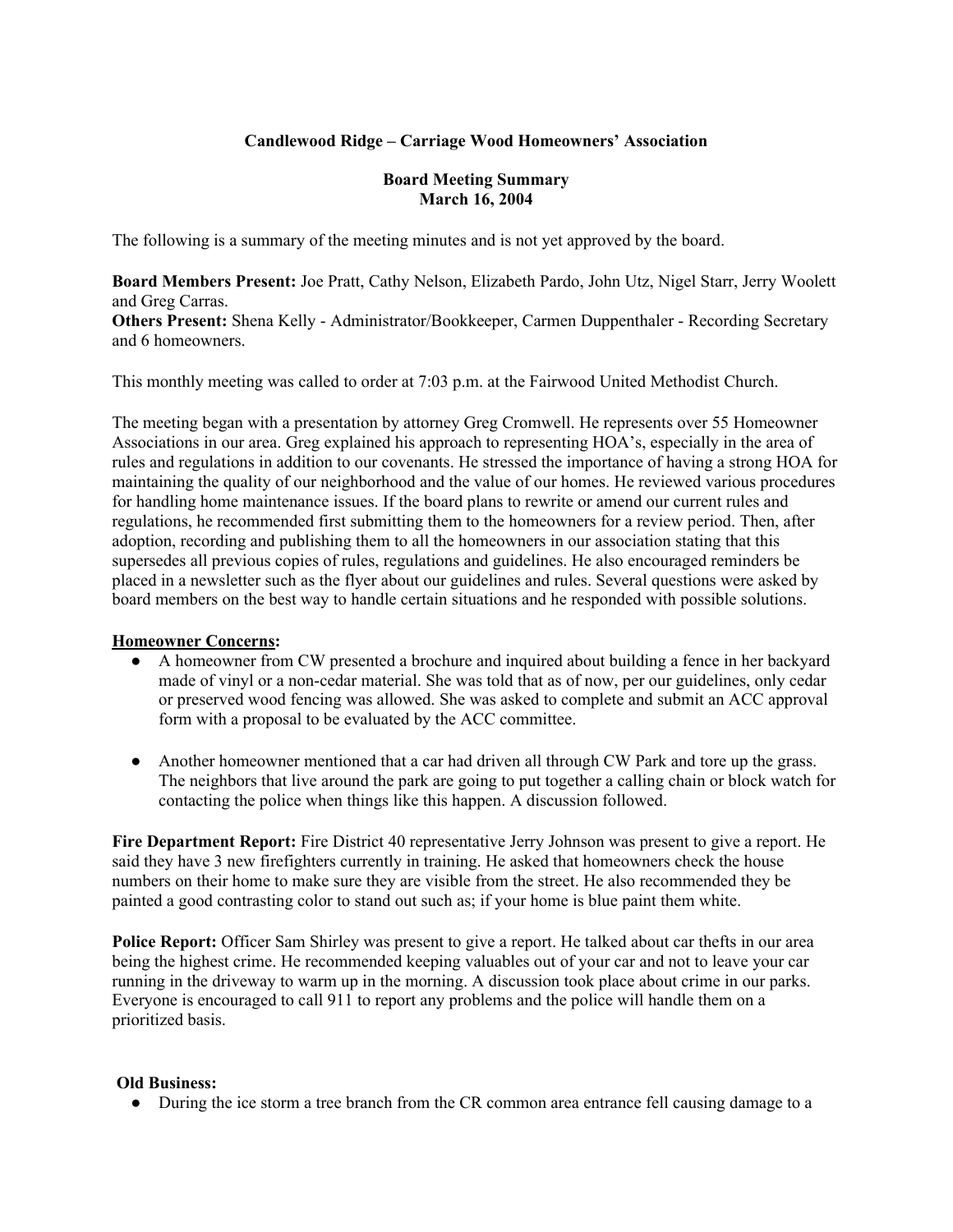nearby home. It damaged the fence, roof and gutter and also broke a window. The homeowner had the roof and gutter repaired and has ordered a new window. A board member offered to repair the fence. Due to it being a common area tree, a discussion took place regarding reimbursement of the homeowner. A motion was made to pay for the damage not to exceed \$1000. The motion passed.

- Canber has cleaned out the Quest utility box at the 151st CW entrance. The graffiti on the fence surrounding it will soon be painted.
- A Fairwood Greens homeowner contacted the President about several trees at the NE corner of CR Park that are of concern. The landscaping at the corner of the park on 157<sup>th</sup> place has been cleaned up. According to King County, an arborist would need to be contacted regarding the removal of trees in a dedicated wetland area.
- A brief discussion took place about the record retention policy and it was suggested that a 6-year plan be adopted for keeping board-meeting records.

**New Business:** None to report.

#### **Legal and Insurance Report:** No report this month**.**

**Common Areas Report:** As discussed in old business.

The common area chairman is waiting on a proposal from Canber to repair the path in CR Park using wood chips. A discussion followed exploring other options.

**Architectural Report:** The ACC committee report was presented and discussed. They are currently working on 9 homeowner approval requests as follows: 1 shed in backyard, 1 fence, 1 mailbox stand replacement, 5 roofs and 1 paint.

A discussion took place regarding locking mailboxes due to the mail theft recently in our area. Anyone interested in replacing their mailbox with a locking mailbox system must first complete an ACC approval form and submit it to the HOA for approval and also contact the local post office prior to replacement. ACC approval forms can be found in the Fairwood Flyer and on the HOA website.

**Complaints Negotiations Report:** A discussion took place about the complaint procedure process and the current pending complaints were reviewed. The board discussed the option of changing to a new attorney to handle issues that are unresolved with homeowners that have not taken action to eliminate said problems after sending out two letters. The board will continue this discussion at next month's meeting.

**Treasurer's Report:** The February budget comparison was presented and briefly discussed. Typical expenses for the month of February and dues income are coming in. Photocopies of the Home and Yard Project Approval Guidelines were distributed as well as an updated Board of Directors Roster.

#### **Committee Reports:**

The Welcoming Committee - is continuing the process of revising the new homeowner letter of information. A meeting is planned to conclude this process so they can begin distributing packets to the new homeowners.